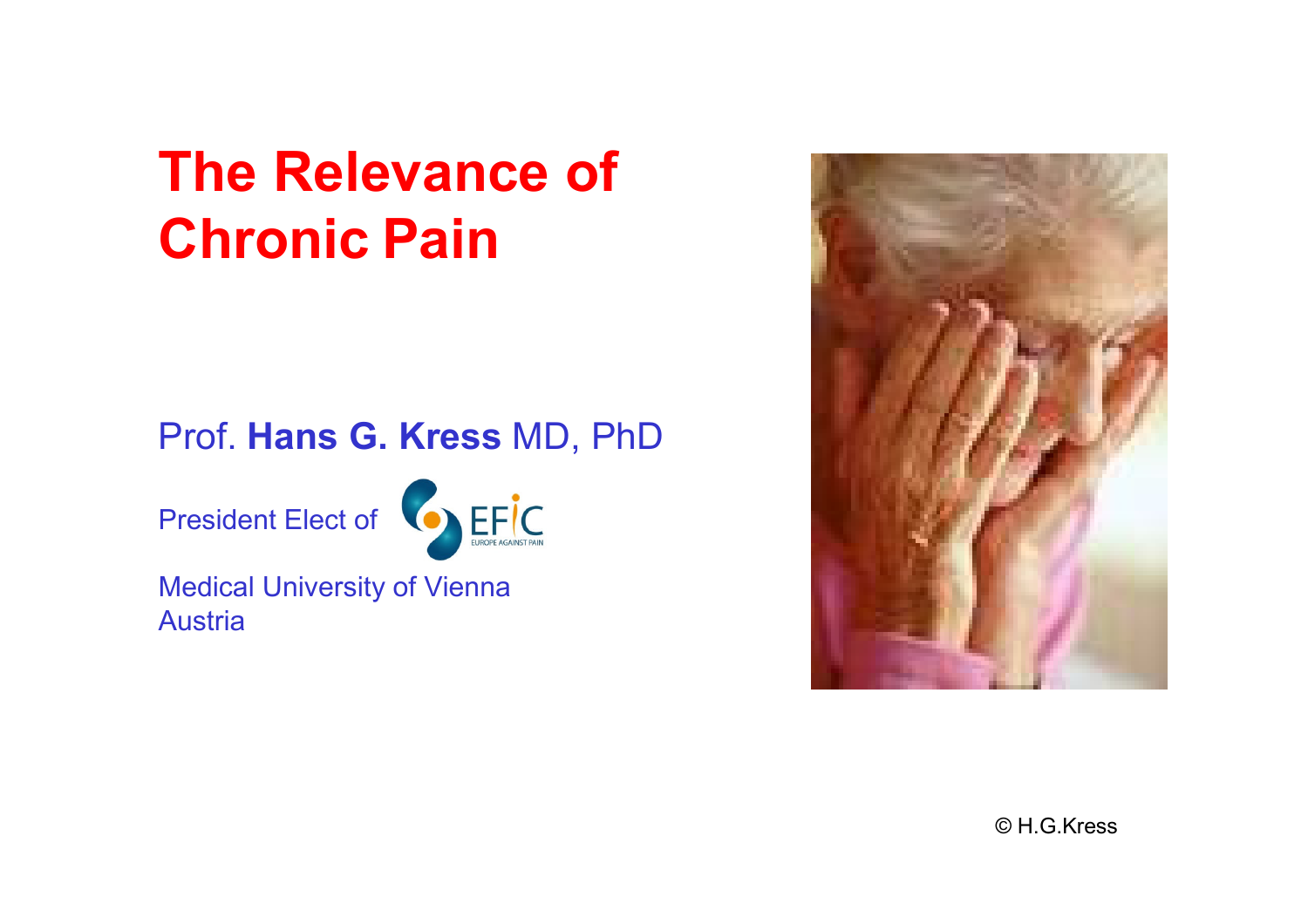

This is not a perfect worldPain is …

- ... a part of our life…
- …our bodyguard, vitally protective!

#### But pain is …

…... also what we seek most to avoid!

And when pain has become chronic, it is persistent torment!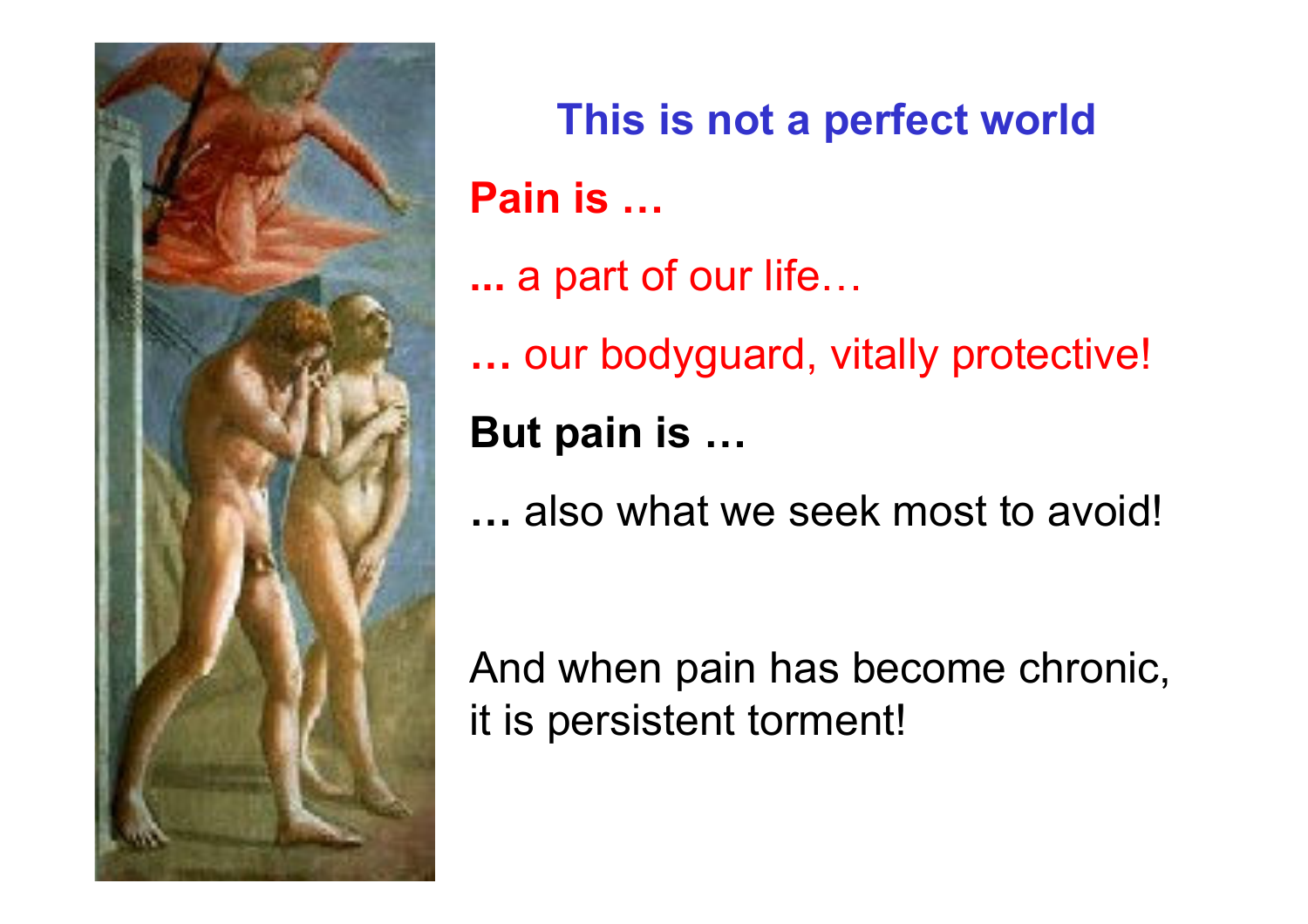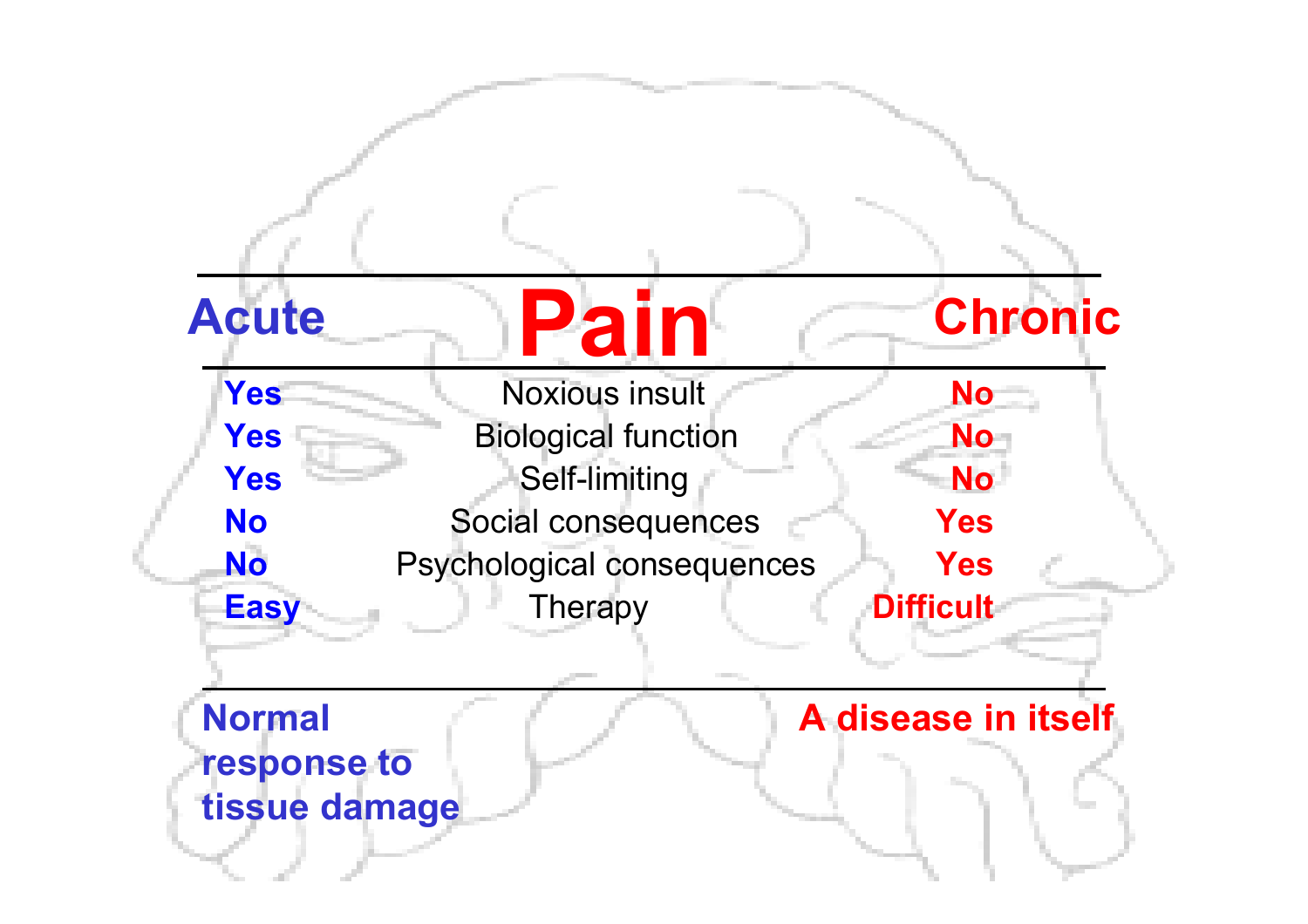# Chronic Pain"bio-psycho-social phenomenon"



#### A disease in itself, not a symptom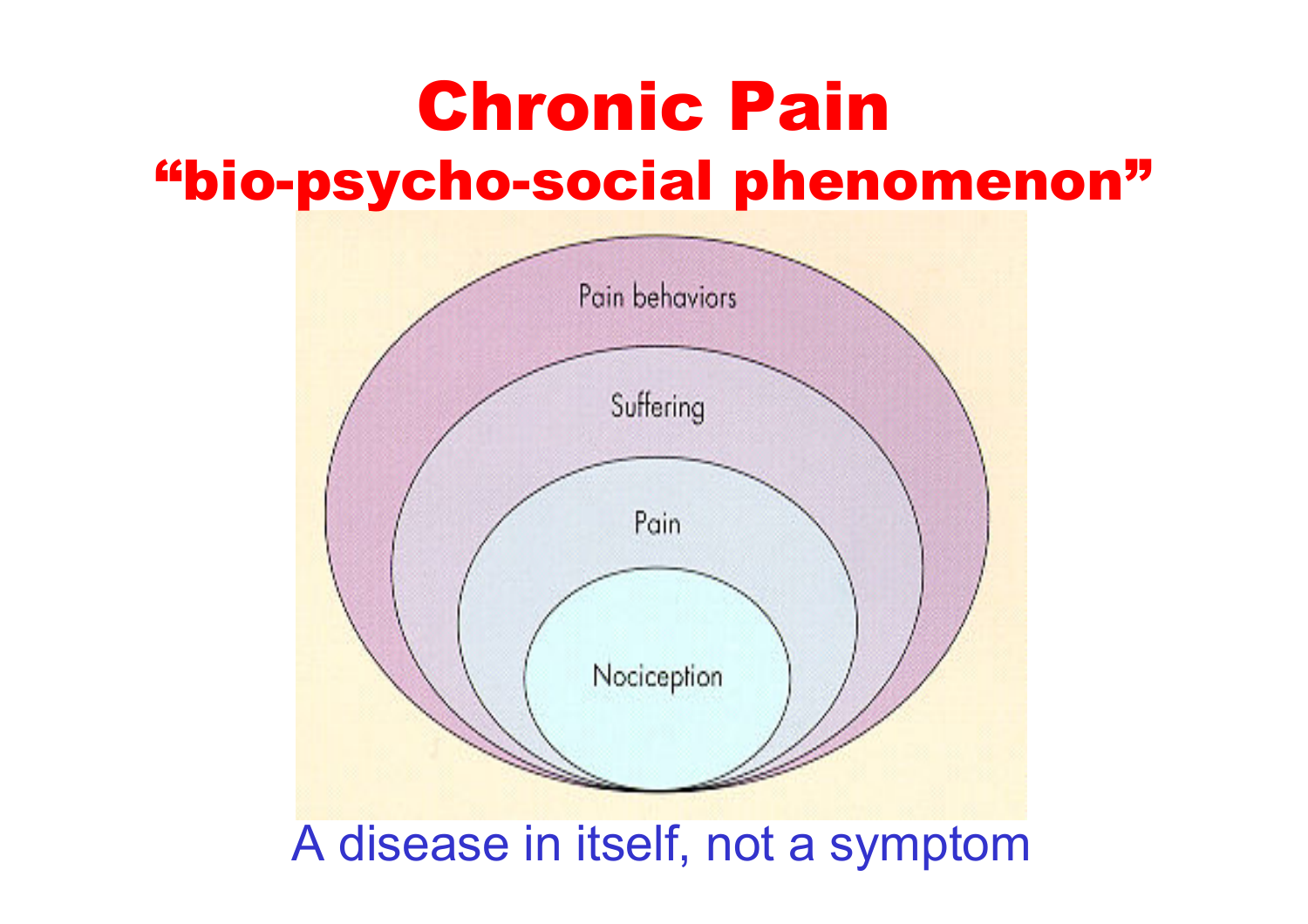

According to WHO, "pain can kill", but chronic pain also has social consequences: inability to work, be active and participate in social life.

Societal costs of chronic pain are comparable tothose for cancer or cardiovascular disease.

Chronic unrelieved pain is a major unsolved healthcare problem worldwide.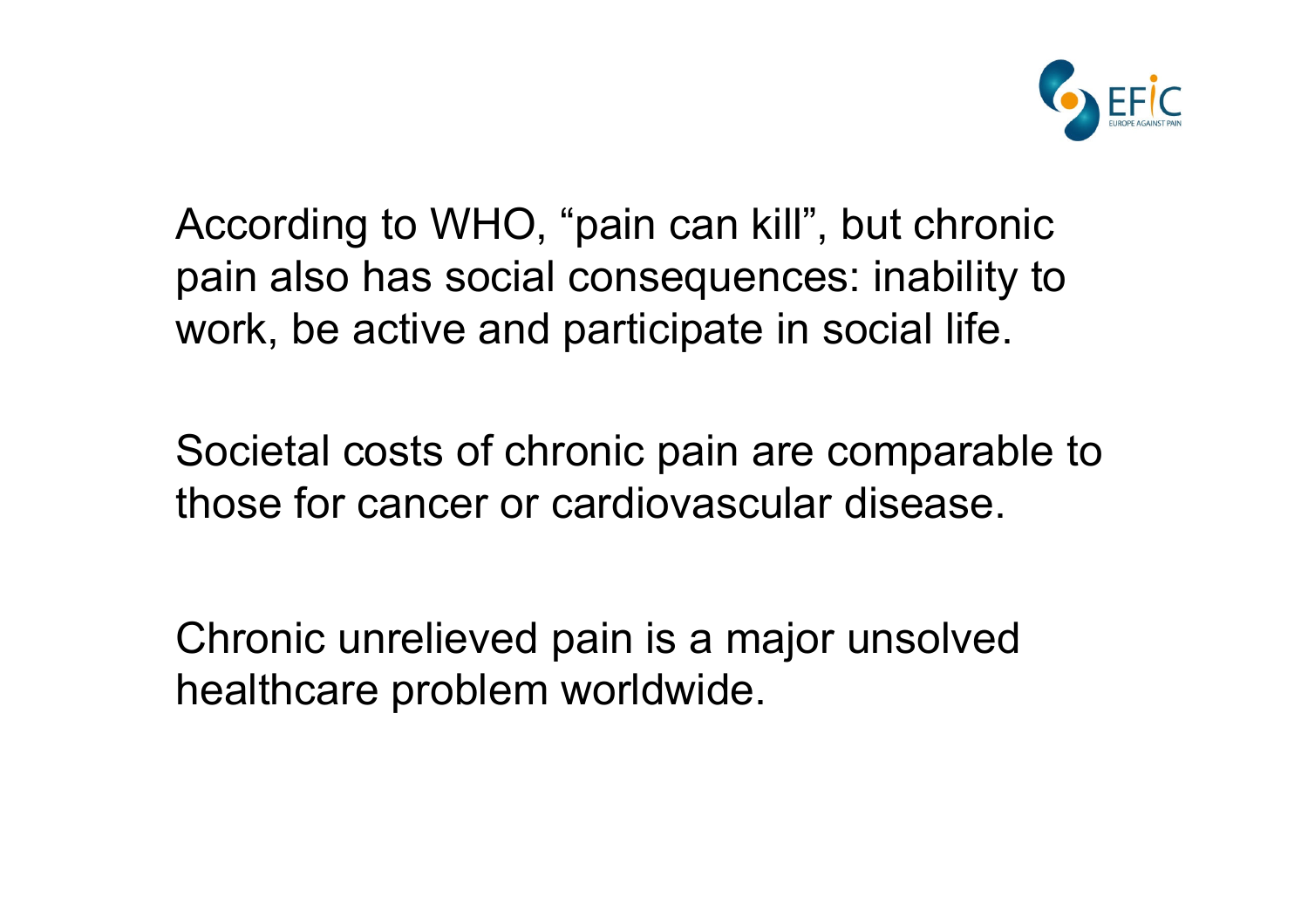The problem…



inadequate professional and public awareness of the societal impact of chronic pain as a disease !

- Rheumatologists treat joint diseases,
- Orthopedists treat bone diseases,
- Oncologists treat cancer,

... But chronic pain is notoriously mistaken as "just a symptom"!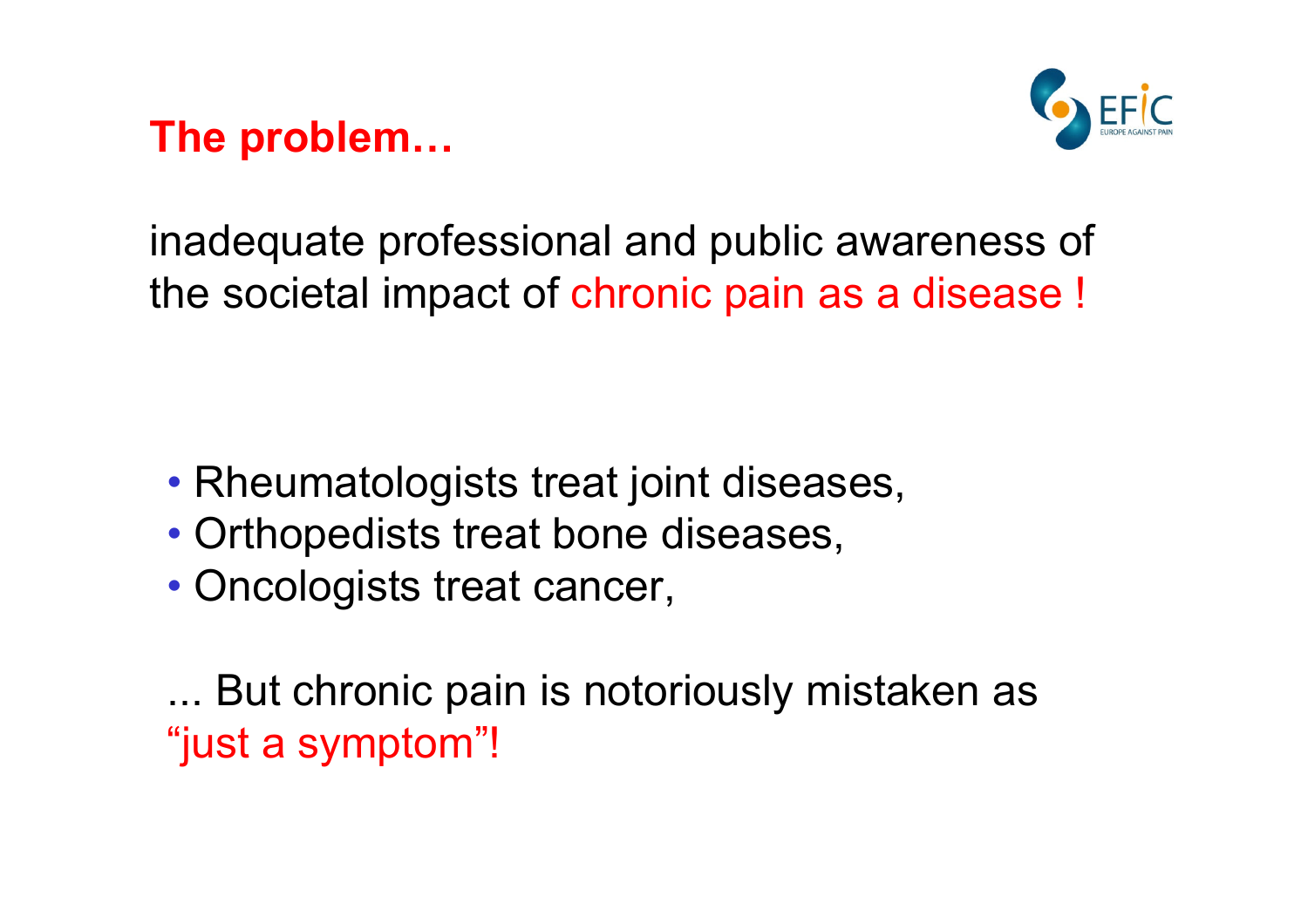



# Europe Against Pain

"While acute pain may reasonably be considered a symptom of disease or injury, chronic and recurrent pain is a specific healthcare problem,A DISEASE IN ITS OWN RIGHT!..."

EFIC DECLARATION, Oct. 2001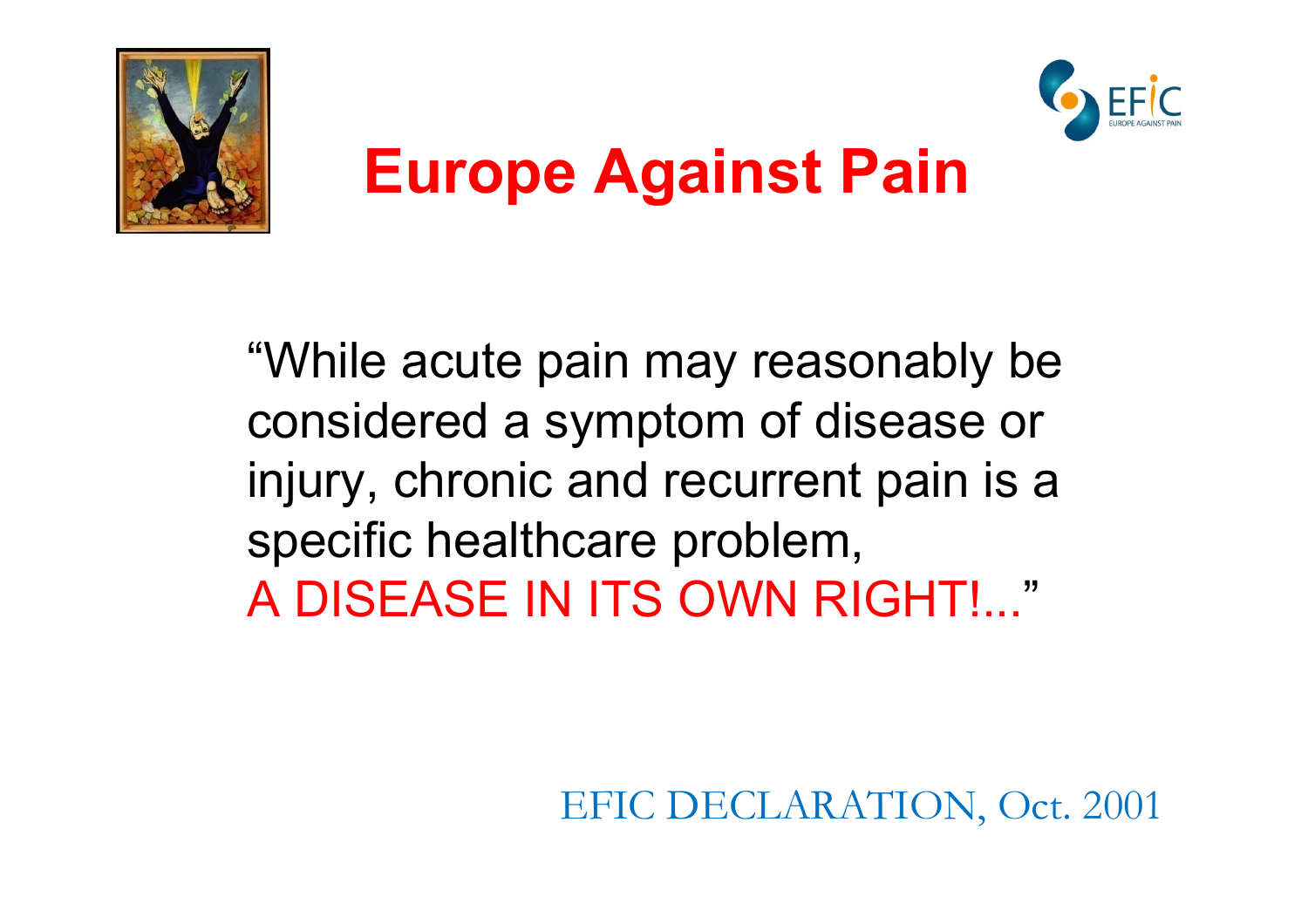#### European Federation of IASP® Chapters



•Multidisciplinary professional organization in the field of pain medicine established in1993.

•34 National Pain Societies = Chapters of IASP® (International Association for the Study of Pain) from 34 European countries.

•Some 20.000 scientists, physicians, nurses, physiotherapists, psychologists and other healthcare professionals, who study pain and treat patients suffering from pain.

Forum for collaboration and communication between national pain societies and other bodies interested or involved in pain research or pain therapy.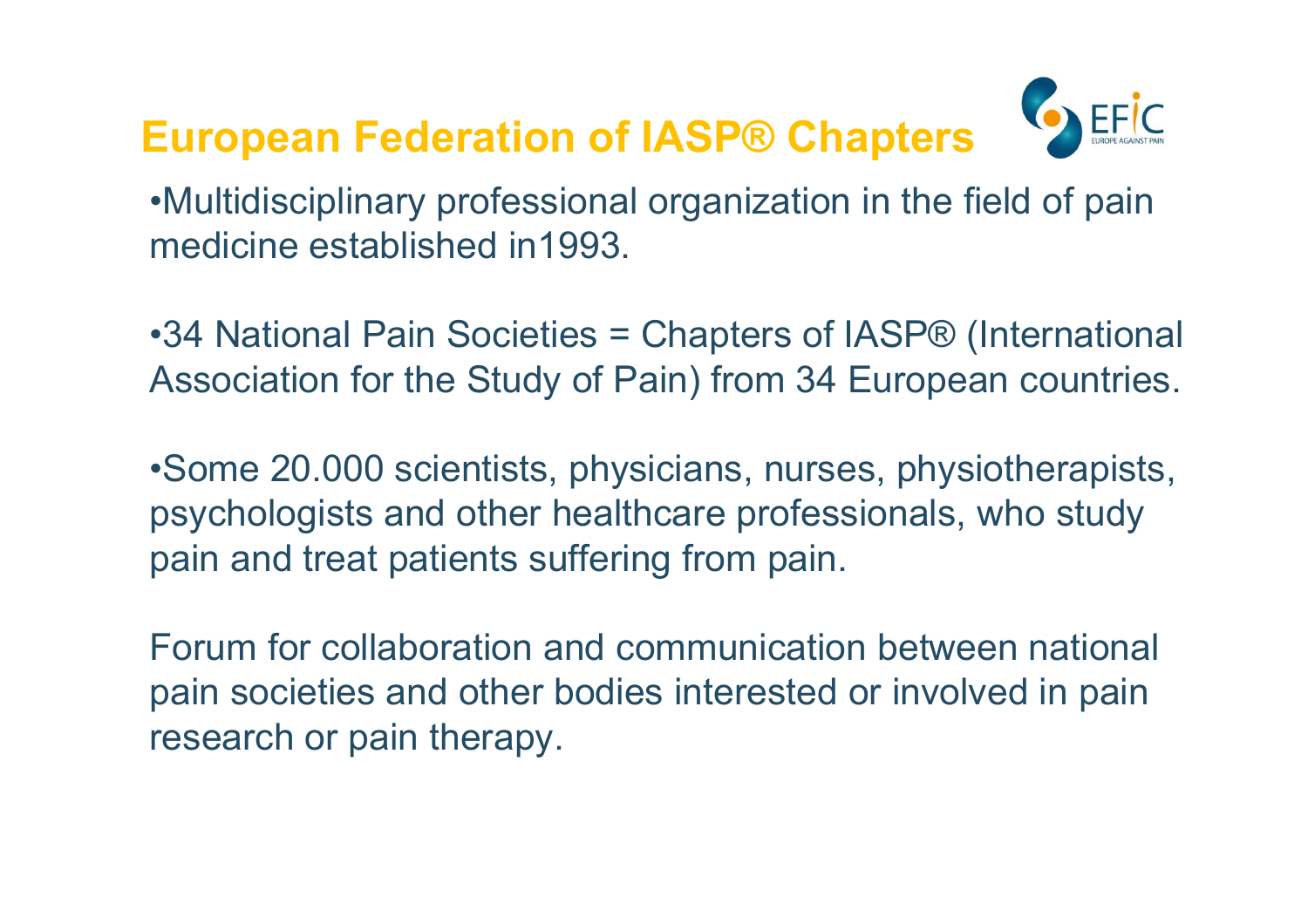# 2<sup>nd</sup> SIP Symposium To make chronic pain "visible":



- Major cause of suffering and reduced quality of life
- Underestimated long-term outcome of e.g.:
	- –Cancer
	- –Ageing<br>  $\overline{z}$
	- –Traumatic injuries
	- –Nerve damage
	- –**Surgery**
	- –Insufficient treatment of acute pain
- Challenge to patients, physicians, healthcare systems,<br>noliev makers, hudget holders and strategic decision policy makers, budget holders and strategic decision makers.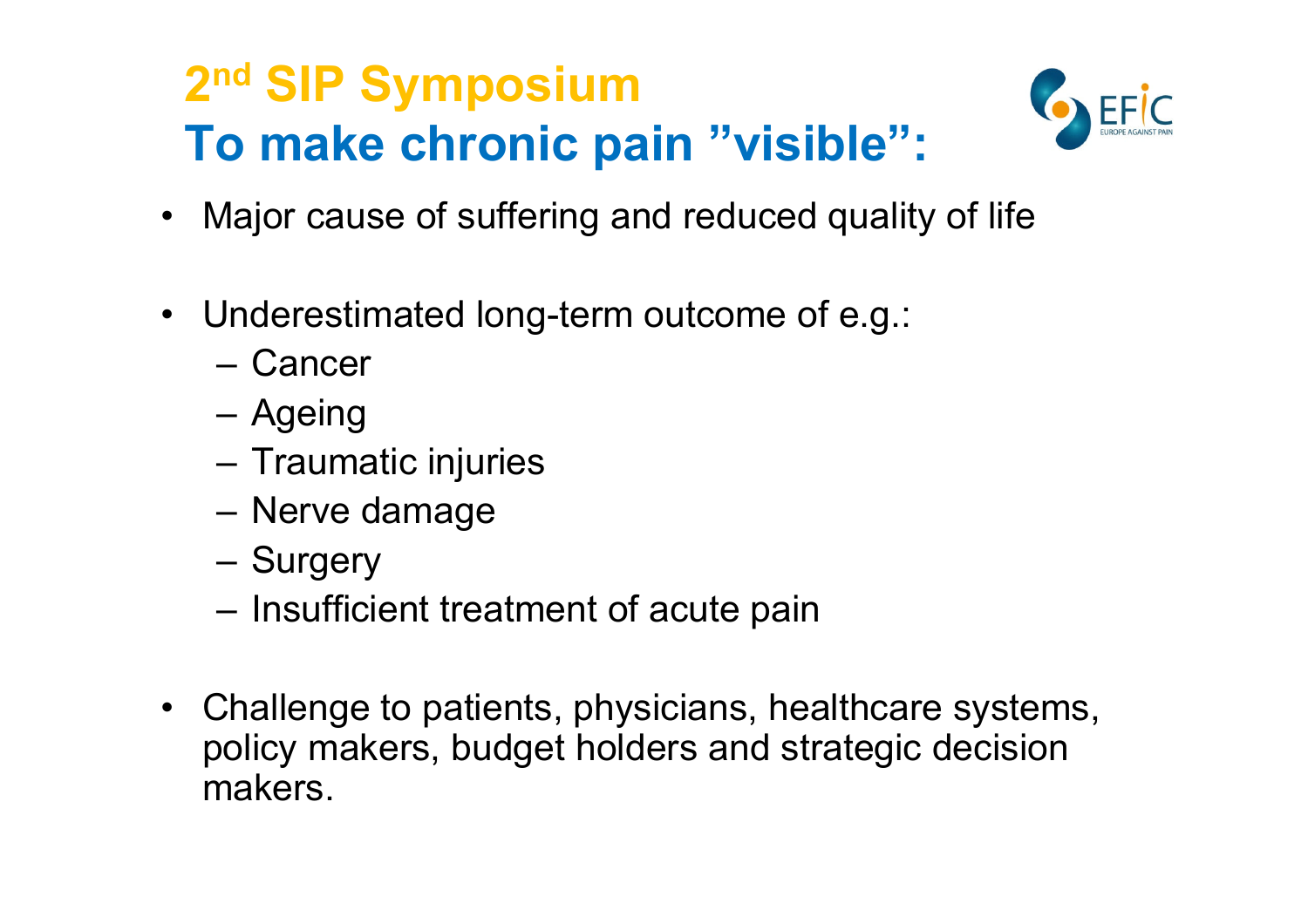## 2<sup>nd</sup> SIP Symposium



- • Program endorsed by over 85 national and international organisations.
- Ensure awareness of human suffering and costs to<br>society due to undertreated ebrenic pain! society due to undertreated chronic pain!
- Provide a platform for representatives of all stakeholders<br>and momber states to interact and member states to interact.
- Call for a European-wide stakeholder network to:
	- •Share best practice
	- •Define high-quality pain management

 •Develop a framework and indicators of quality paincare

 •To develop concepts for active and healthy ageing among the European population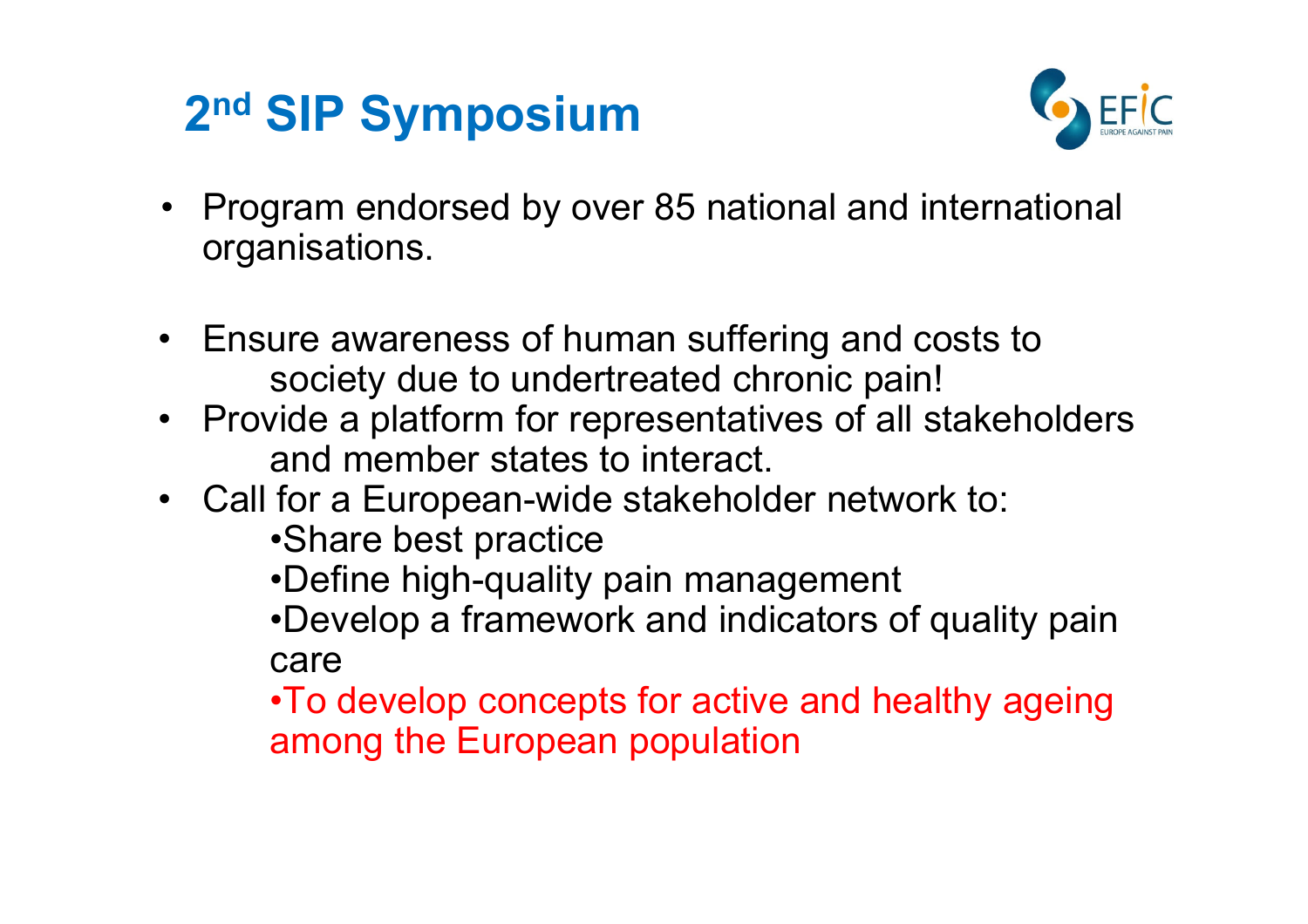# Pain is a very common problemin older individuals

Pain prevalence in persons >70 years:

79% of females53% of males

Bergh, 2003, J Pain Symptom Management



### Pain is undertreated in older persons!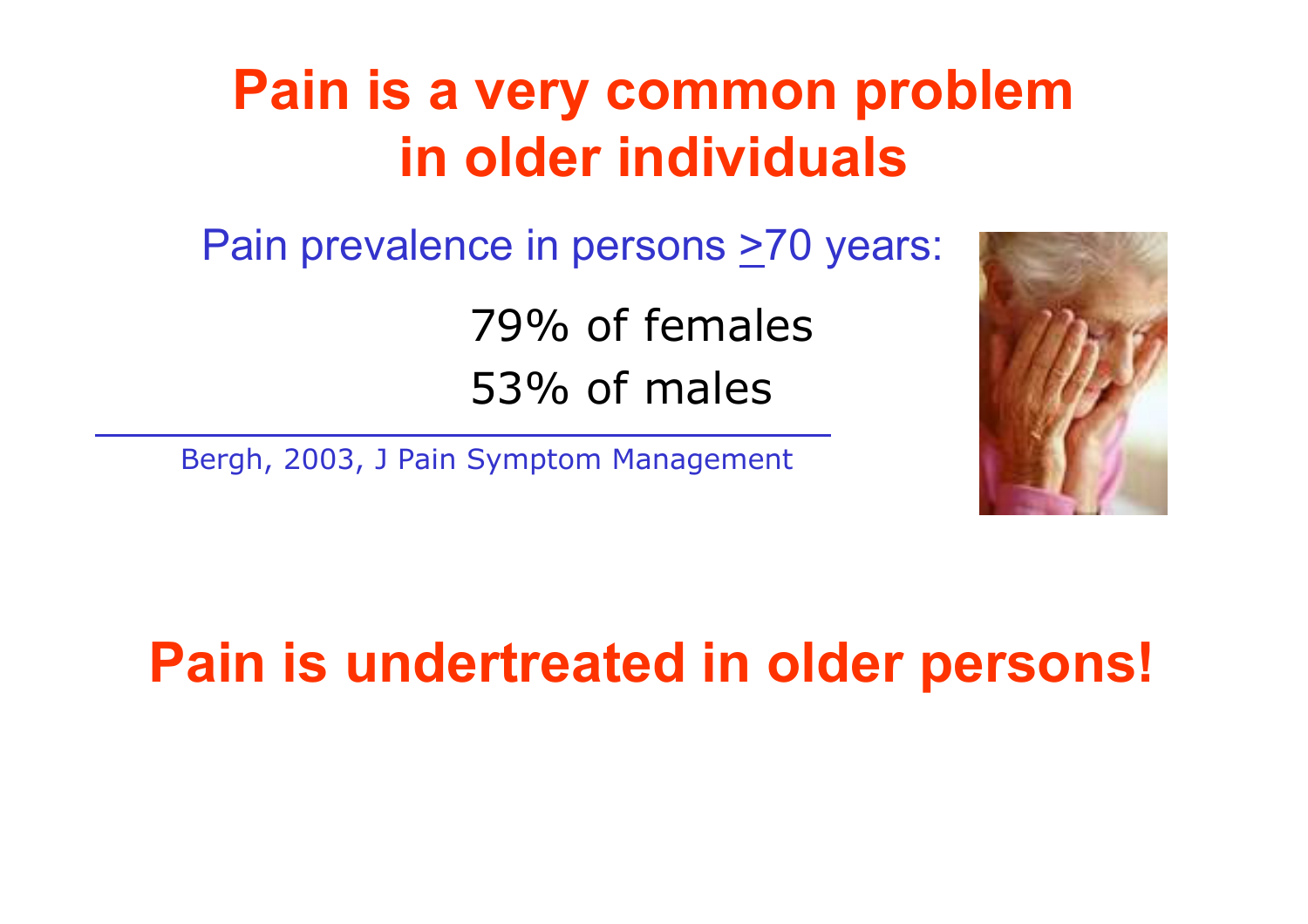### Chronic pain… an under-recognized "epidemic"

- 46,394 adult respondents ( $\geq$ 18 years):
- Chronic pain (moderate to severe intensity) in 19% of adult Europeans, seriously affecting the quality of their social and working lives.
- 19% had lost their job
- 13% had changed jobs, because of their pain.
- 60% visited their doctor about their pain 2-9 times in the last six months
- Only 2% were currently treated by a pain<br>management specialist management specialist.

Breivik H, Collett B, Ventafridda V, Cohen R, Gallacher D. Survey of chronic pain in Europe: prevalence, impact on daily life, and treatment. Eur J Pain 2006;10(4):287-33.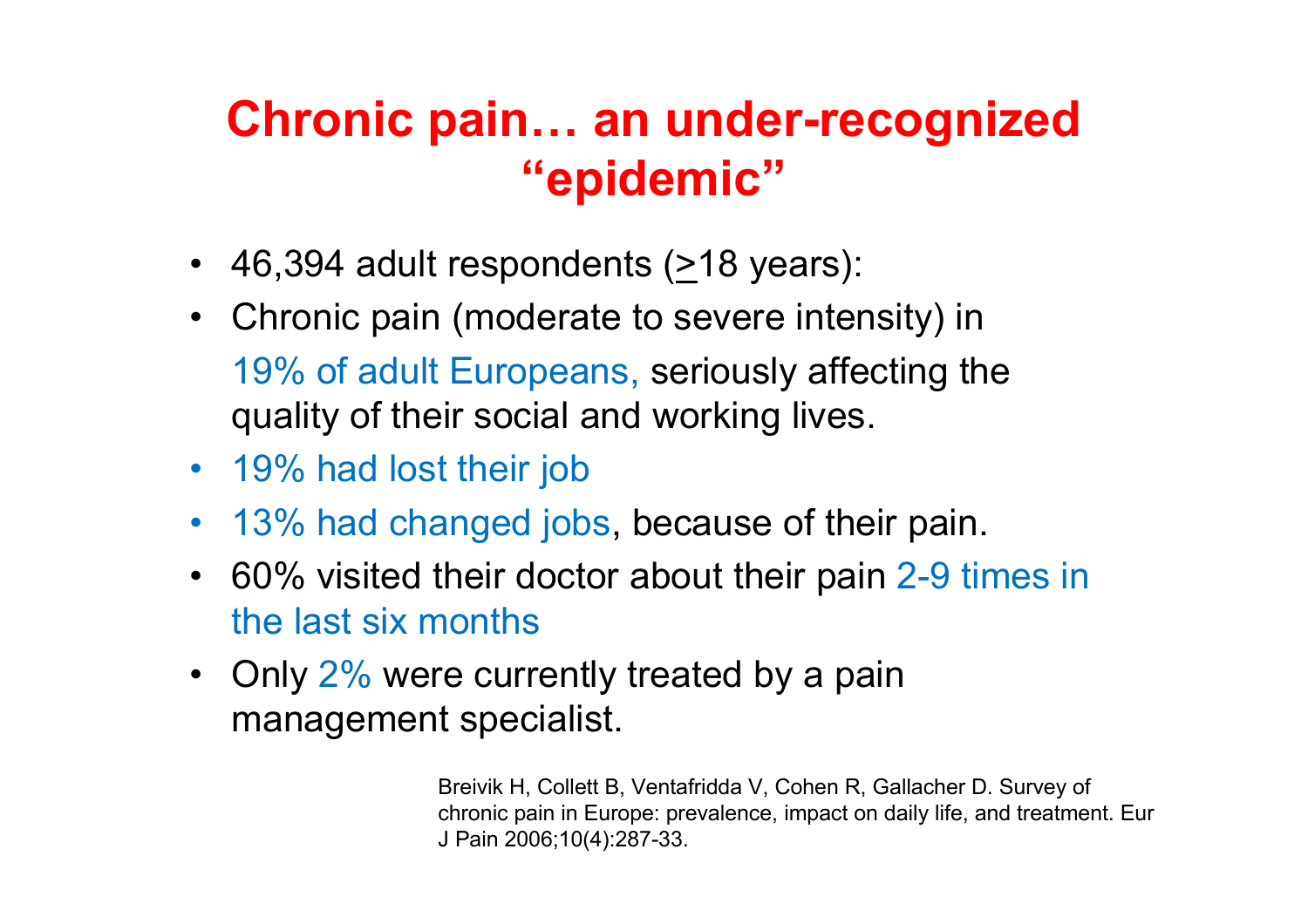# Unmet Needs



- Inadequate knowledge and information about pain management
- Chronic pain management not a priority with governments and health providers
- Inadequate resources for pain research
- Inadequate resources for expensive treatments including innovative analgesics and dedicated pain management teams